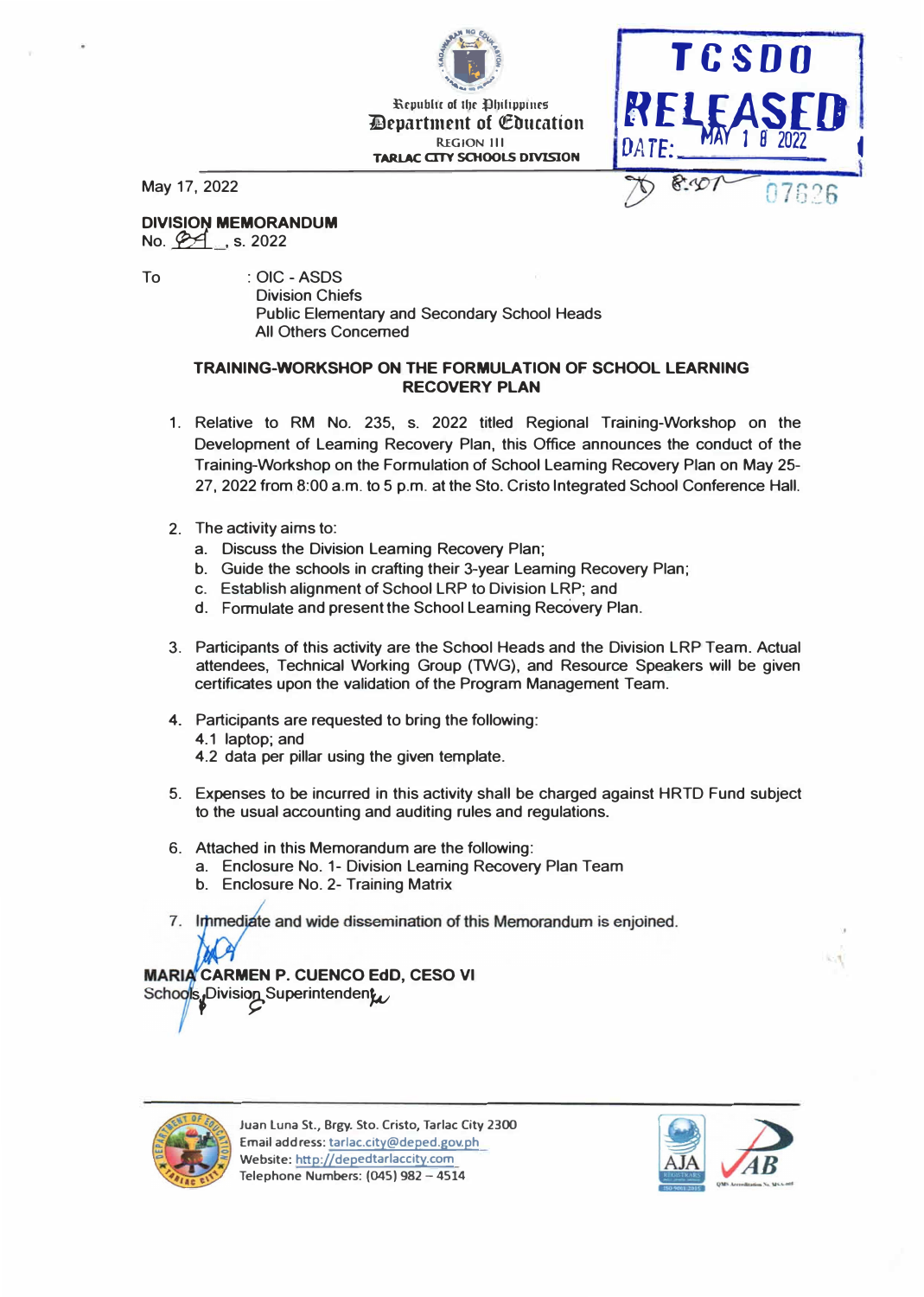$\mathbf{r}$ 

 $\ddot{\phantom{a}}$ 

TRAINING-WORKSHOP ON THE FORMULATION OF SCHOOL LEARNING RECOVERY PLAN

May 25-27, 2022 @ 8:00 a.m. to 5:00 p.m.,<br>at Sto. Cristo Integrated School Conference Hall

## **DIVISION LEARNING RECOVERY PLAN TEAM**

| <b>Chair:</b>   | Maria Carmen P. Cuenco EdD, CESO V | <b>SDS</b>                 |
|-----------------|------------------------------------|----------------------------|
| Co-Chair:       | Lourdes G. Dela Cruz PhD           | <b>ASDS</b>                |
| Vice-Chair:     | Robert E. Osongco EdD              | <b>CID-Chief</b>           |
|                 | Leonida C. Garcia                  | SGOD-Chief                 |
| <b>MEMBERS:</b> |                                    |                            |
|                 | Reymar D. Paguio PhD               | <b>EPSvr-English</b>       |
|                 | Aiisa C. Corpuz PhD                | <b>EPSyr-Science</b>       |
|                 | Ferdinand B. Dela Rosa EdD         | <b>EPSvr-Mathemtaics</b>   |
|                 | Rowena D. Tiamzon                  | <b>EPSvr-Filipino</b>      |
|                 | Jesusa A. Novesteras EdD           | <b>SEPS-PRU</b>            |
|                 | Gene E. Manalo                     | SEPS-SOCMOB                |
|                 | Sunshine G. Castro PhD             | <b>SEPS-SMME</b>           |
|                 | Charlotte B. Ramos                 | <b>Planning Officer II</b> |
|                 | Stephen Tracy E. Tabamo            | <b>EPS-HRTD</b>            |
| <b>TWG:</b>     | Esmeraldo L. Lingat Jr.            | <b>ITO</b>                 |
|                 | Renniel Arvin M. Pineda            | PDO I                      |